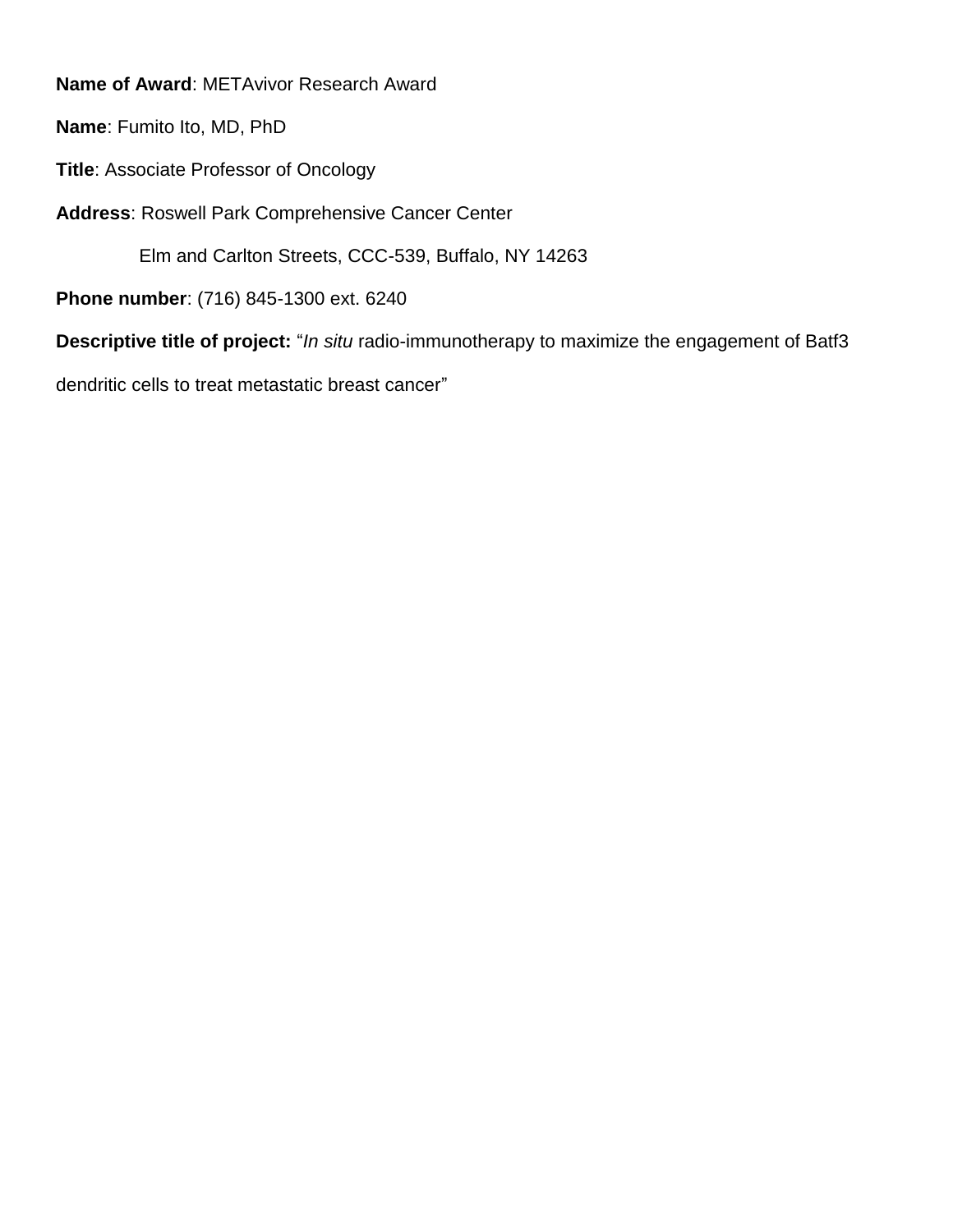## Fumito Ito, MD, PhD *"In situ* **radio-immunotherapy to maximize the engagement of Batf3 dendritic cells to treat metastatic breast cancer"**

**SIGNIFICANCE:** This project is significant because *1) in situ* radio-immunotherapy (ISRI) may be a useful treatment for patients with unresectable and metastatic breast cancer; *2)* ISRI may generate tumor-specific T cells without the need for identification of patient- and tumor-specific antigens such as neoantigens, or isolation, modification, or *ex vivo* expansion of patient- and tumor-specific T cells (e.g. chimeric antigen receptor (CAR) T cells or neoantigen vaccine therapy); *3)* we will significantly improve our understanding of Batf3 DC biology; and *4)* this research will broaden our knowledge about systemic immunity elicited by radiation therapy (RT)

**IMPACT:** Despite significant advances in chemotherapy and targeted therapy, metastatic breast cancer remains challenging to treat. Revolutionary immunotherapy that unleashes patients' T lymphocytes to attack cancer can cause long-lasting immune responses in significant number of cancer patients (1-5). One major limitation of immunotherapy for breast cancer patients; however, is lack of T lymphocytes in the tumor for immunotherapy to be effective (6-9). Our new strategy is to convert tumors into cancer vaccine manufacturing factories, and

educate T lymphocytes to attack widely metastatic cancers. Successful completion of the proposed study should provide a solid foundation for the future development of clinical trial with large cohorts of patients, and for the generation of more effective personalized cancer treatment targeting unresectable and metastatic breast cancer.

BACKGROUND: Batf3<sup>+</sup> dendritic cells (Batf3 DCs) display enhanced abilities to phagocytose dead cells and prime tumor-specific T cells among various DC subsets (10-16). We hypothesized that the induction and activation of tumor-residing Batf3 DCs would facilitate the priming, expansion, and infiltration of tumor-specific T cells into the non-T cell-inflamed tumors. To test this hypothesis, we developed a novel combinatorial *in situ* radioimmunotherapy (**ISRI**) regimen (**Fig. 1**) comprised of intratumoral administration of *1)* Fms-like tyrosine kinase 3 receptor ligand (Flt3L) to mobilize Batf3 DCs to the TME; *2)* RT to promote immunogenic death of cancer cells and maturation of DCs; and *3)* dual TLR3/CD40 stimulation to activate Batf3 DCs for priming and expansion of CD8 T cells. Excitingly, our research has revealed that this regimen can trigger priming of tumor-specific

T cells, increase T cells in the tumor, mediate rapid and robust regression not only of primary, but also untreated distant tumors, render non-T cell-inflamed breast tumors responsive to anti-PD-L1 therapy, eradicate large tumors, and develop tumor-specific systemic immunological memory (data not shown). Furthermore, this strategy significantly decreases distant metastatic tumor burden, and improves survival (**Fig. 2**).

**APPROACH:** In **Aim 1** and **2**, we will determine the critical immunological mechanisms generating abscopal effects by ISRI, and potential synergy with anti-PD-1 therapy in orthotopic mouse models of spontaneous and established breast cancer lung/brain metastasis. In **Aim 3**, we would like to propose a first in human phase I clinical study to evaluate safety and treatment activity of ISRI. We will treat unresectable and metastatic stage IV breast cancer patients with four cycles of in ISRI: intratumoral injection of FIt3L (CDX-301) for 5 days (D1-5), RT (9 Gy  $\times$  1) on day 8, and administration of TLR3 (Poly-ICLC)/CD40 agonist (CDX-1140) on day 9. [A similar combination without CDX-1140 was tested for lymphoma recently (17).] To validate conversion of non-T cell-inflamed tumors to T-cell inflamed tumors, we will obtain serial tumor biopsies, and examine alteration of tumor-infiltrating immune cells in the non-T cell-inflamed TME by high-dimensional single-cell RNA sequencing, imaging mass cytometry, and TCR sequencing.



**Fig. 1: Graphical working model.**



**Fig. 2** (**A**) AT-3 expressing luciferase (AT-3-luc) cells were orthotopically implanted to mammary fat pad, and injected i.v. to establish primary tumors and lung metastases. Primary tumors were untreated (NT) or treated with intratumoral (i.t.) injection of Flt3L, radiotherapy (RT) (9Gy) and i.t. TLR3/CD40 agonists (ISRI), followed by resection to evaluate growth of lung metastases. (**B**) Representative bioluminescent imaging on day 60. (**C**) Survival curves in AT3-luc tumor bearing **EXECUTE ANTIFY AND SET AND SET AND SET AND SET AND SET AND SOLUTION SET AND SOLUTION SET AND SOLUTION SET AND SURVIVED SET AND SERVED THAN A many fat padd, and injected i.v. to establish primary tumors were untreated (NT**